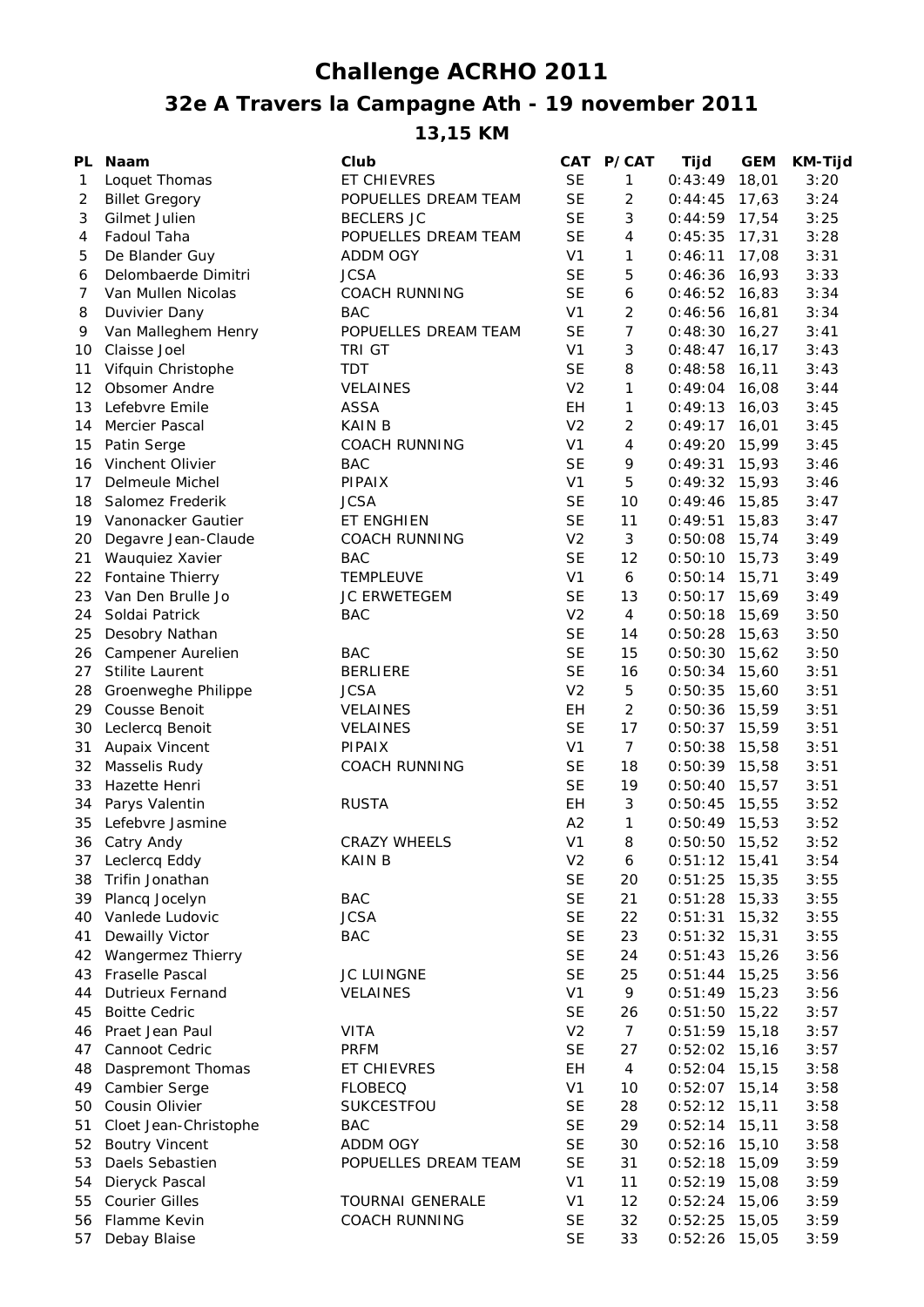| PL. | <b>Naam</b>             | Club                    | <b>CAT</b>     | <b>P/CAT</b>   | Tijd            | <b>GEM</b> | <b>KM-Tijd</b> |
|-----|-------------------------|-------------------------|----------------|----------------|-----------------|------------|----------------|
| 58  | Mariage Michel          | <b>BAC</b>              | V <sub>2</sub> | 8              | 0:52:27         | 15,04      | 3:59           |
| 59  | Pozza Pierre            | ADDM OGY                | V <sub>1</sub> | 13             | 0:52:31         | 15,02      | 4:00           |
| 60  | Verrellen Stéphane      |                         | V <sub>1</sub> | 14             | 0:52:38         | 14,99      | 4:00           |
| 61  | Delbar Eddy             | <b>JCSA</b>             | V <sub>1</sub> | 15             | 0:52:41         | 14,98      | 4:00           |
| 62  | Guerville Jordan        | <b>COACH RUNNING</b>    | <b>SE</b>      | 34             | 0:52:43         | 14,97      | 4:01           |
| 63  | Manche David            | TEMPLEUVE               | <b>SE</b>      | 35             | 0:52:56         | 14,91      | 4:02           |
| 64  | Procureur Laurent       | <b>DRT</b>              | <b>SE</b>      | 36             | 0:52:57         | 14,90      | 4:02           |
| 65  | Caillau Roland          | AC BELOEIL              | V <sub>2</sub> | 9              | 0:53:08         | 14,85      | 4:02           |
| 66  | Devroede Norbert        | POPUELLES DREAM TEAM    | V <sub>2</sub> | 10             | 0:53:11         | 14,84      | 4:03           |
| 67  | Laurent Frank           | <b>ST SAUVEUR</b>       | V <sub>1</sub> | 16             | 0:53:24         | 14,78      | 4:04           |
| 68  | Parent Quentin          | POPUELLES DREAM TEAM    | <b>SE</b>      | 37             | 0:53:32         | 14,74      | 4:04           |
| 69  | Decubber Jacques        | <b>BAC</b>              | V <sub>2</sub> | 11             | 0:53:33         | 14,73      | 4:04           |
| 70  | Putman Claude           | <b>JCSA</b>             | V <sub>1</sub> | 17             | 0:53:37         | 14,72      | 4:05           |
| 71  | Debaisieux Serge        |                         | V <sub>2</sub> | 12             | 0:53:45         | 14,68      | 4:05           |
| 72  | De Craeye Michael       | POPUELLES DREAM TEAM    | V <sub>1</sub> | 18             | 0:53:47         | 14,67      | 4:05           |
| 73  | Malvoisin Jerome        | <b>VELAINES</b>         | <b>SE</b>      | 38             | 0:53:51         | 14,65      | 4:06           |
| 74  | Vervacke Christophe     | <b>VELAINES</b>         | V <sub>1</sub> | 19             | 0:53:56         | 14,63      | 4:06           |
| 75  | Freville Geoffrey       | BAC                     | <b>SE</b>      | 39             | $0:54:00$ 14,61 |            | 4:06           |
| 76  | Dellemme Bruno          |                         | V <sub>1</sub> | 20             | $0:54:02$ 14,60 |            | 4:07           |
| 77  | Van Den Brulle Nick     |                         | <b>SE</b>      | 40             | 0:54:15         | 14,54      | 4:08           |
| 78  | Ketelair Livin          | <b>ASSA</b>             | V <sub>3</sub> | $\mathbf{1}$   | 0:54:17         | 14,53      | 4:08           |
| 79  | Durant Luc              | <b>RSCM</b>             | V <sub>1</sub> | 21             | 0:54:18         | 14,53      | 4:08           |
| 80  | Petillon Philippe       |                         | <b>SE</b>      | 41             | $0:54:19$ 14,53 |            | 4:08           |
| 81  | Cambier David           |                         | <b>SE</b>      | 42             | $0:54:20$ 14,52 |            | 4:08           |
| 82  | Chantry Louis           | POPUELLES DREAM TEAM    | V <sub>1</sub> | 22             | 0:54:21         | 14,52      | 4:08           |
| 83  | Audoor Michael          | ADDM OGY                | <b>SE</b>      | 43             | 0:54:22         | 14,51      | 4:08           |
| 84  | Nortier Nicolas         | VELAINES                | V <sub>1</sub> | 23             | 0:54:25         | 14,50      | 4:08           |
| 85  | Costanzo Luigi          |                         | <b>SE</b>      | 44             | 0:54:28         | 14,49      | 4:09           |
| 86  | Dupret Didier           | <b>BAC</b>              | V <sub>1</sub> | 24             | $0:54:30$ 14,48 |            | 4:09           |
| 87  | Decuyper Gauthier       |                         | <b>SE</b>      | 45             | 0:54:31         | 14,47      | 4:09           |
| 88  | Duret Christophe        | <b>HERINNES</b>         | <b>SE</b>      | 46             | $0:54:34$ 14,46 |            | 4:09           |
| 89  | Timmerman Sébastien     |                         | <b>SE</b>      | 47             | 0:54:45         | 14,41      | 4:10           |
| 90  | Bogemans Sébastien      | <b>KAIN B</b>           | EH             | $\mathbf 5$    | $0:54:47$ 14,40 |            | 4:10           |
| 91  | Delplace Pierre         |                         | V <sub>2</sub> | 13             | 0:54:51         | 14,38      | 4:10           |
| 92  | Vantomme Alex           |                         | V <sub>3</sub> | $\overline{2}$ | 0:54:55         | 14,37      | 4:11           |
| 93  | Van Den Haute Herman    | <b>ADDM OGY</b>         | V <sub>3</sub> | 3              | 0:54:58         | 14,35      | 4:11           |
| 94  | Delannoy Frederic       | <b>ECLA</b>             | V <sub>1</sub> | 25             | $0:54:59$ 14,35 |            | 4:11           |
| 95  | Quarre Michaël          |                         | <b>SE</b>      | 48             | $0:55:02$ 14,34 |            | 4:11           |
| 96  | Silva Francesco         | BAC                     | <b>SE</b>      | 49             | 0:55:03         | 14,33      | 4:11           |
| 97  | Saen Dominique          | <b>BAC</b>              | V <sub>1</sub> | 26             | $0:55:04$ 14,33 |            | 4:11           |
| 98  | Vinchent Miguel         | VELAINES                | <b>SE</b>      | 50             | 0:55:05         | 14,32      | 4:11           |
| 99  | Moulin. Luc             |                         | V <sub>1</sub> | 27             | 0:55:08         | 14,31      | 4:12           |
|     | 100 Baland Pascal       | <b>MADRES</b>           | V <sub>1</sub> | 28             | 0:55:10         | 14,30      | 4:12           |
|     | 101 Duquenne Michel     | <b>JCSA</b>             | V <sub>2</sub> | 14             | 0:55:13         | 14,29      | 4:12           |
|     | 102 Mol Elodie          | VELAINES                | DA             | $\mathbf{1}$   | $0:55:19$ 14,26 |            | 4:12           |
|     | 103 Destrebecq Bernard  |                         | V <sub>1</sub> | 29             | 0:55:21         | 14,25      | 4:13           |
|     | 104 Fourez Pascal       |                         | <b>SE</b>      | 51             | 0:55:23         | 14,25      | 4:13           |
|     | 105 Demets Bernard      | VELAINES                | <b>SE</b>      | 52             | 0:55:26         | 14,23      | 4:13           |
|     | 106 Vrancx André        | ADDM OGY                | V <sub>1</sub> | 30             | $0:55:27$ 14,23 |            | 4:13           |
|     | 107 Dumont Bruno        |                         | V <sub>1</sub> | 31             | 0:55:31         | 14,21      | 4:13           |
|     | 108 Dorchy Cedric       | TEMPLEUVE               | <b>SE</b>      | 53             | $0:55:32$ 14,21 |            | 4:13           |
|     | 109 Gaetounet Kakar     | <b>TOURNAI GENERALE</b> | <b>SE</b>      | 54             | 0:55:33         | 14,20      | 4:13           |
|     | 110 Clerx Vincent       | <b>PIPAIX</b>           | V <sub>1</sub> | 32             | 0:55:35         | 14,19      | 4:14           |
|     | 111 Petini Ryan         |                         | EH             | 6              | $0:55:42$ 14,17 |            | 4:14           |
|     | 112 Toubeau Dominique   | <b>SPHO</b>             | V <sub>1</sub> | 33             | 0:55:55         | 14,11      | 4:15           |
|     | 113 Querton Michael     | <b>ACLE</b>             | <b>SE</b>      | 55             | 0:56:00         | 14,09      | 4:16           |
|     | 114 Lemoine Samuel      | <b>JCSA</b>             | <b>SE</b>      | 56             | 0:56:16         | 14,02      | 4:17           |
|     | 115 Destrebecq Yohan    | <b>SPHO</b>             | <b>SE</b>      | 57             | 0:56:18         | 14,01      | 4:17           |
|     | 116 Fouquette Sebastien | ADDM OGY                | V <sub>1</sub> | 34             | $0:56:19$ 14,01 |            | 4:17           |
|     | 117 Chenut Olivier      | <b>COACH RUNNING</b>    | V <sub>1</sub> | 35             | 0:56:20         | 14,01      | 4:17           |
|     | 118 Flamme Jean Michel  | <b>JCSA</b>             | V <sub>2</sub> | 15             | 0:56:21         | 14,00      | 4:17           |
|     | 119 Heremans Patrick    | ADDM OGY                | V <sub>1</sub> | 36             | $0:56:22$ 14,00 |            | 4:17           |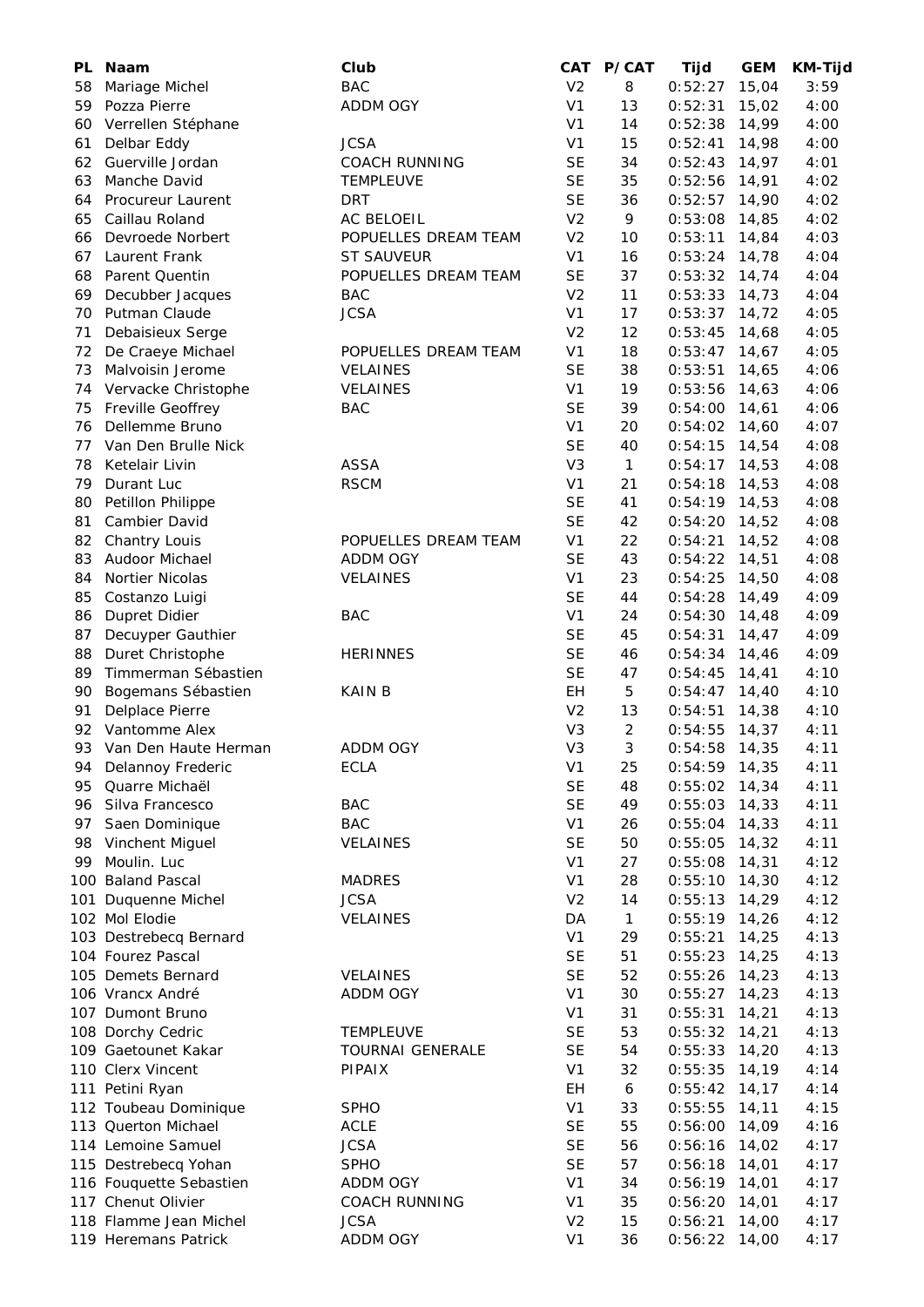| PL. | Naam                        | Club                       | <b>CAT</b>     | P/CAT          | Tijd            | <b>GEM</b> | KM-Tijd |
|-----|-----------------------------|----------------------------|----------------|----------------|-----------------|------------|---------|
|     | 120 Rapaille Christian      | <b>TRIATH</b>              | V <sub>2</sub> | 16             | 0:56:23         | 13,99      | 4:17    |
|     | 121 Carpentier Séverine     | <b>SPHO</b>                | A1             | $\mathbf{1}$   | 0:56:24         | 13,99      | 4:17    |
|     | 122 Baudry Jérèmy           |                            | EH             | $\overline{7}$ | 0:56:25         | 13,99      | 4:17    |
|     | 123 Melchior Jean Romain    | POPUELLES DREAM TEAM       | <b>SE</b>      | 58             | 0:56:29         | 13,97      | 4:18    |
|     | 124 Van Driessche Damien    | <b>VELAINES</b>            | <b>SE</b>      | 59             | 0:56:31         | 13,96      | 4:18    |
|     |                             |                            | <b>SE</b>      | 60             | 0:56:34         | 13,95      | 4:18    |
|     | 125 Reghem Bruno            |                            |                | 37             |                 |            |         |
|     | 126 Desmet Alain            | POPUELLES DREAM TEAM       | V <sub>1</sub> |                | 0:56:36         | 13,94      | 4:18    |
|     | 127 Depluverez Paul         | <b>ASSA</b>                | V <sub>2</sub> | 17             | 0:56:37         | 13,94      | 4:18    |
|     | 128 Samain Pascal           | <b>TRIATH</b>              | V <sub>1</sub> | 38             | 0:56:38         | 13,93      | 4:18    |
|     | 129 Cornu Gaetan            | <b>KAIN B</b>              | V <sub>1</sub> | 39             | 0:56:40         | 13,92      | 4:19    |
|     | 130 Vandriessche Jean-Marie | <b>BAC</b>                 | V <sub>3</sub> | $\overline{4}$ | 0:56:41         | 13,92      | 4:19    |
|     | 131 Vantyghem Alain         |                            | V <sub>2</sub> | 18             | 0:56:42         | 13,92      | 4:19    |
|     | 132 Denuncq Nicolas         |                            | <b>SE</b>      | 61             | 0:56:43         | 13,91      | 4:19    |
|     | 133 Dutrieux Michael        | SUKCESTFOU                 | <b>SE</b>      | 62             | 0:56:59         | 13,85      | 4:20    |
|     | 134 Bruniaux Pascal         |                            | <b>SE</b>      | 63             | 0:57:01         | 13,84      | 4:20    |
|     | 135 Moutoy Frederic         |                            | <b>SE</b>      | 64             | 0:57:08         | 13,81      | 4:21    |
|     | 136 Berton Jean-Marc        | BAC                        | V <sub>2</sub> | 19             | 0:57:09         | 13,81      | 4:21    |
|     | 137 Widar Henri             | 24 HEURES D ATH            | V <sub>2</sub> | 20             | 0:57:12         | 13,79      | 4:21    |
|     | 138 Allard Thierry          | <b>ACCROS 5 CLOCHERS</b>   | V <sub>1</sub> | 40             | 0:57:21         | 13,76      | 4:22    |
|     | 139 Crommelinck Stéphane    | LESDAIN D LA MER           | SE             | 65             | 0:57:22         | 13,75      | 4:22    |
|     | 140 Platteau Emmanuel       | ET CHIEVRES                | V <sub>1</sub> | 41             | 0:57:23         | 13,75      | 4:22    |
|     |                             |                            |                | 66             | 0:57:25         |            | 4:22    |
|     | 141 Desplanque Emmanuel     |                            | SE             |                |                 | 13,74      |         |
|     | 142 Delem Benoit            | <b>TORTUES MESLINOISES</b> | <b>SE</b>      | 67             | 0:57:27         | 13,73      | 4:22    |
|     | 143 Roze Olivier            | <b>BVL</b>                 | V <sub>1</sub> | 42             | 0:57:33         | 13,71      | 4:23    |
|     | 144 Stoesser Gregory        | ET ENGHIEN                 | V1             | 43             | 0:57:36         | 13,70      | 4:23    |
|     | 145 Malbrecq Florent        |                            | <b>SE</b>      | 68             | 0:57:38         | 13,69      | 4:23    |
|     | 146 Faux Daniel             |                            | V <sub>2</sub> | 21             | 0:57:39         | 13,69      | 4:23    |
|     | 147 Dubois Olivier          |                            | <b>SE</b>      | 69             | 0:57:40         | 13,68      | 4:23    |
|     | 148 Wambeke Philippe        | <b>MMM</b>                 | <b>SE</b>      | 70             | 0:57:41         | 13,68      | 4:23    |
|     | 149 Clinquart Gilles        |                            | <b>SE</b>      | 71             | 0:57:43         | 13,67      | 4:23    |
|     | 150 Druart Philippe         | <b>ATHRUNNERS</b>          | V <sub>1</sub> | 44             | 0:57:46         | 13,66      | 4:24    |
|     | 151 Cambier Emmanuel        |                            | <b>SE</b>      | 72             | 0:57:47         | 13,65      | 4:24    |
|     | 152 Van Den Brulle Roland   | TORTUES MESLINOISES        | V <sub>3</sub> | 5              | 0:57:48         | 13,65      | 4:24    |
|     | 153 Sarot Pascale           | <b>PRFM</b>                | A2             | $\overline{2}$ | 0:57:49         | 13,65      | 4:24    |
|     | 154 Werion Christian        | <b>PRFM</b>                | V <sub>2</sub> | 22             | 0:57:50         | 13,64      | 4:24    |
|     | 155 Kargar Samani Khalil    | <b>CAP TEAM</b>            | V <sub>1</sub> | 45             | 0:57:51         | 13,64      | 4:24    |
|     |                             | LESDAIN D LA MER           | V <sub>1</sub> | 46             | $0:57:52$ 13,63 |            | 4:24    |
|     | 156 Beck Jacques            |                            | <b>SE</b>      |                |                 |            |         |
|     | 157 Moreau Christophe       |                            |                | 73             | 0:57:53         | 13,63      | 4:24    |
|     | 158 Durant Philippe         | ADDM OGY                   | V <sub>1</sub> | 47             | 0:57:54         | 13,63      | 4:24    |
|     | 159 Delombaerde Jean        | <b>JCSA</b>                | V <sub>2</sub> | 23             | 0:57:55         | 13,62      | 4:24    |
|     | 160 Duhem Gerard            | <b>BAC</b>                 | V <sub>1</sub> | 48             | 0:57:58         | 13,61      | 4:24    |
|     | 161 Decubber Marc           | <b>BAC</b>                 | V <sub>2</sub> | 24             | 0:57:59         | 13,61      | 4:25    |
|     | 162 Delhuvenne Rene         |                            | V <sub>2</sub> | 25             | 0:58:00         | 13,60      | 4:25    |
|     | 163 Houttequiet Stéphane    | POPUELLES DREAM TEAM       | V <sub>1</sub> | 49             | 0:58:02         | 13,60      | 4:25    |
|     | 164 Olivier Vincent         | <b>TOURNAI GENERALE</b>    | <b>SE</b>      | 74             | 0:58:03         | 13,59      | 4:25    |
|     | 165 Mat Benoit              | <b>TOURNAI GENERALE</b>    | V <sub>1</sub> | 50             | 0:58:04         | 13,59      | 4:25    |
|     | 166 Tricot Guillaume        |                            | <b>SE</b>      | 75             | 0:58:08         | 13,57      | 4:25    |
|     | 167 Camberlin Laurent       | <b>BAC</b>                 | <b>SE</b>      | 76             | 0:58:11         | 13,56      | 4:25    |
|     | 168 Van Damme Eric          | ATH                        | V <sub>1</sub> | 51             | 0:58:19         | 13,53      | 4:26    |
|     | 169 Baekelandt Dany         | <b>VELAINES</b>            | V <sub>2</sub> | 26             | 0:58:24         | 13,51      | 4:26    |
|     | 170 Grzegorzewski Ludovic   | LES NOIX DE COCO           | <b>SE</b>      | 77             | 0:58:26         | 13,50      | 4:27    |
|     | 171 Radot Thomas            | JFL TEAM                   | <b>SE</b>      | 78             | 0:58:27         | 13,50      | 4:27    |
|     | 172 Felix Romuald           |                            | V <sub>1</sub> | 52             |                 |            |         |
|     |                             | ST SAUVEUR                 |                |                | 0:58:30         | 13,49      | 4:27    |
|     | 173 Boulanger Julien        | <b>JCSA</b>                | <b>SE</b>      | 79             | 0:58:31         | 13,48      | 4:27    |
|     | 174 Desobry Johan           |                            | V <sub>2</sub> | 27             | 0:58:32         | 13,48      | 4:27    |
|     | 175 Mariage Quentin         | <b>TEMPLEUVE</b>           | <b>SE</b>      | 80             | 0:58:33         | 13,48      | 4:27    |
|     | 176 Dufour Philippe         | <b>TOURNAI GENERALE</b>    | V <sub>1</sub> | 53             | 0:58:34         | 13,47      | 4:27    |
| 177 | Delguste Gregory            | <b>COACH RUNNING</b>       | <b>SE</b>      | 81             | 0:58:36         | 13,46      | 4:27    |
|     | 178 Debaisieux François     |                            | <b>SE</b>      | 82             | 0:58:37         | 13,46      | 4:27    |
|     | 179 Deconinck Christian     | <b>KAIN B</b>              | V <sub>2</sub> | 28             | 0:58:39         | 13,45      | 4:28    |
|     | 180 Lichnowski Gregory      | LES NOIX DE COCO           | <b>SE</b>      | 83             | 0:58:41         | 13,45      | 4:28    |
|     | 181 Lecat Daniel            | <b>KAIN B</b>              | V <sub>1</sub> | 54             | 0:58:42         | 13,44      | 4:28    |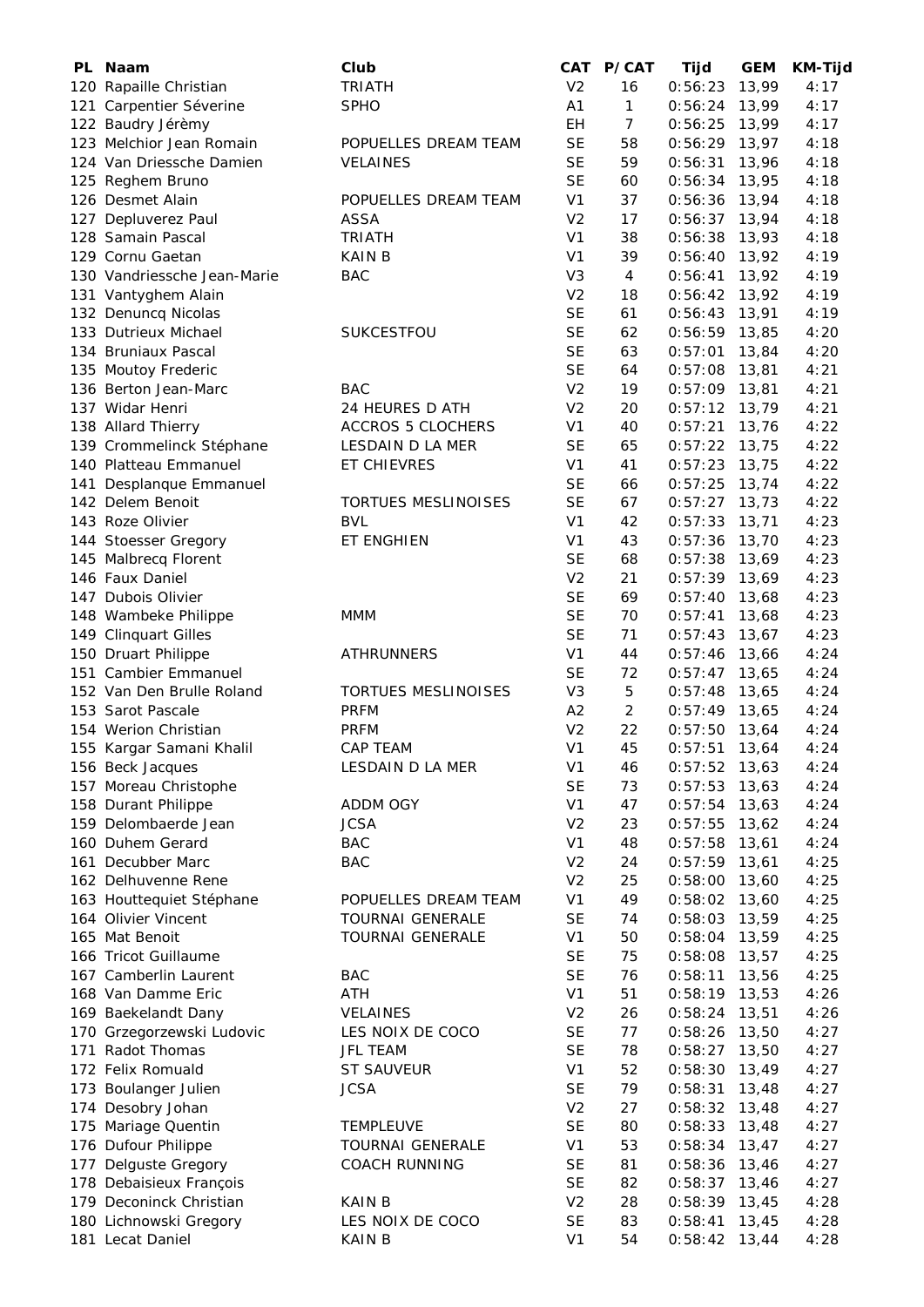| PL Naam                     | Club                       | CAT            | <b>P/CAT</b>   | Tijd            | <b>GEM</b> | KM-Tijd |
|-----------------------------|----------------------------|----------------|----------------|-----------------|------------|---------|
| 182 Lartillier Frederic     |                            | V <sub>1</sub> | 55             | 0:58:50         | 13,41      | 4:28    |
| 183 Bekers Noel             | <b>ADDM OGY</b>            | V <sub>3</sub> | 6              | 0:58:53         | 13,40      | 4:29    |
| 184 Strumelle Jean Michel   | TORTUES MESLINOISES        | V <sub>2</sub> | 29             | 0:58:54         | 13,40      | 4:29    |
| 185 Lecocq Pierre           | <b>CAP TEAM</b>            | V <sub>2</sub> | 30             | 0:58:55         | 13,39      | 4:29    |
| 186 Vanderhaegen Pierre     | <b>VELAINES</b>            | V <sub>1</sub> | 56             | 0:58:56         | 13,39      | 4:29    |
| 187 Billiet Fabrice         | <b>ST SAUVEUR</b>          | V <sub>1</sub> | 57             | 0:58:57         | 13,38      | 4:29    |
| 188 Coeuret Michel          | <b>BAC</b>                 | V <sub>3</sub> | $\overline{7}$ | 0:58:58         | 13,38      | 4:29    |
| 189 Petini Maurizio         |                            | V <sub>2</sub> | 31             | 0:59:02         | 13,37      | 4:29    |
| 190 Delhaye Eddy            | <b>RSCM</b>                | V <sub>1</sub> | 58             | 0:59:05         | 13,35      | 4:30    |
| 191 Bartz Laurence          | <b>SPHO</b>                | A <sub>1</sub> | $\overline{2}$ | 0:59:07         | 13,35      | 4:30    |
| 192 Debourse Philippe       | <b>SPHO</b>                | V <sub>2</sub> | 32             | 0:59:08         | 13,34      | 4:30    |
| 193 Saffre Ann              | <b>BAC</b>                 | DA             | 2              | 0:59:14         | 13,32      | 4:30    |
| 194 Moulin Steven           | CAP TEAM                   | <b>SE</b>      | 84             | 0:59:17         | 13,31      | 4:30    |
| 195 Delem Pascale           | TORTUES MESLINOISES        | A <sub>2</sub> | 3              | 0:59:18         | 13,31      | 4:31    |
| 196 Dervaux Jean-Michel     | PIPAIX                     | V <sub>1</sub> | 59             | 0:59:21         | 13,29      | 4:31    |
| 197 Vanneste Christophe     |                            | V <sub>1</sub> | 60             | 0:59:23         | 13,29      | 4:31    |
| 198 Maton Herman            | <b>ADDM OGY</b>            | V <sub>3</sub> | 8              | 0:59:25         | 13,28      | 4:31    |
| 199 Stassen Pierre          | <b>TOURNAI GENERALE</b>    | <b>SE</b>      | 85             | 0:59:28         | 13,27      | 4:31    |
| 200 Charles Stéphane        | <b>HERINNES</b>            | <b>SE</b>      | 86             | 0:59:41         | 13,22      | 4:32    |
| 201 Declercq Benoit         | JC BRIN D ZINC             | <b>SE</b>      | 87             | 0:59:47         | 13,20      | 4:33    |
| 202 Denays Antoine          | LESDAIN D LA MER           | EН             | 8              | 0:59:48         | 13,19      | 4:33    |
| 203 Christiaens Xavier      | <b>TOURNAI GENERALE</b>    | V <sub>1</sub> | 61             | 0:59:49         | 13,19      | 4:33    |
| 204 Anrys Gabriel           | <b>JCSA</b>                | V <sub>3</sub> | 9              | 0:59:50         | 13,19      | 4:33    |
| 205 Chevalier Claude        | <b>VELAINES</b>            | V <sub>2</sub> | 33             | 0:59:52         | 13,18      | 4:33    |
| 206 Lagneau Sébastien       |                            | <b>SE</b>      | 88             | 0:59:54         | 13,17      | 4:33    |
| 207 Cardoso Manuel          |                            | <b>SE</b>      | 89             | 0:59:55         | 13,17      | 4:33    |
| 208 Mariage Eglantine       | <b>HERINNES</b>            | DA             | $\mathfrak{Z}$ | 1:00:00         | 13,15      | 4:34    |
| 209 Tuyttens Carl           | <b>VELAINES</b>            | V <sub>1</sub> | 62             | 1:00:01         | 13,15      | 4:34    |
| 210 Dorchy Quentin          | <b>TEMPLEUVE</b>           | <b>SE</b>      | 90             | 1:00:02 13,14   |            | 4:34    |
| 211 Cauchies Christophe     |                            | V <sub>1</sub> | 63             | 1:00:07         | 13,12      | 4:34    |
| 212 Masai Christian         | <b>KAIN B</b>              | V <sub>2</sub> | 34             | 1:00:09         | 13,12      | 4:34    |
| 213 Lannoo Philippe         |                            | <b>SE</b>      | 91             | 1:00:11         | 13,11      | 4:35    |
| 214 Beghin Jean Francois    | POPUELLES DREAM TEAM       | <b>SE</b>      | 92             | 1:00:26         | 13,06      | 4:36    |
| 215 Savary Hugo             |                            | <b>SE</b>      | 93             | 1:00:28         | 13,05      | 4:36    |
| 216 Decoster Guillaume      | <b>TORTUES MESLINOISES</b> | EΗ             | 9              | 1:00:34         | 13,03      | 4:36    |
| 217 De Rodder Eric          | <b>BAC</b>                 | V <sub>2</sub> | 35             | 1:00:35         | 13,02      | 4:36    |
| 218 Pieraert Michel         |                            | V <sub>1</sub> | 64             | 1:00:36         | 13,02      | 4:37    |
| 219 Mesdagh André           | <b>SPHO</b>                | V <sub>1</sub> | 65             | 1:00:37         | 13,02      | 4:37    |
| 220 Duflot Gregory          |                            | <b>SE</b>      | 94             | 1:00:52         | 12,96      | 4:38    |
| 221 Adant Marc              | LES BEAUX FANAS            | V <sub>2</sub> | 36             | 1:00:54         | 12,96      | 4:38    |
| 222 Dervaux Philippe        | <b>TDT</b>                 | V <sub>1</sub> | 66             | 1:00:58         | 12,94      | 4:38    |
| 223 Kargar Samani Isaac     | CAP TEAM                   | EH             | 10             | 1:01:00         | 12,93      | 4:38    |
| 224 Werrebrouck Blaise      | MANHATTAN                  | V <sub>1</sub> | 67             | 1:01:04         | 12,92      | 4:39    |
| 225 Devos Maxime            |                            | <b>SE</b>      | 95             | 1:01:05         | 12,92      | 4:39    |
| 226 Lelangue Jose           | TP VERT                    | V <sub>3</sub> | 10             | 1:01:09         | 12,90      | 4:39    |
| 227 Gosselin Robert         | <b>KAPUCIENEN</b>          | V <sub>1</sub> | 68             | 1:01:12         | 12,89      | 4:39    |
| 228 Grell Georg             | <b>GREG S TEAM</b>         | V <sub>2</sub> | 37             | 1:01:16         | 12,88      | 4:40    |
| 229 Verhaeghe. Patrick      | <b>JCSA</b>                | V <sub>2</sub> | 38             | 1:01:17         | 12,87      | 4:40    |
| 230 Klorek Fabrice          | VELAINES                   | V <sub>1</sub> | 69             | 1:01:19         | 12,87      | 4:40    |
| 231 Campener Francois       | <b>BAC</b>                 | <b>SE</b>      | 96             | 1:01:26         | 12,84      | 4:40    |
| 232 Cnocquart Ludovic       | <b>BAC</b>                 | <b>SE</b>      | 97             | 1:01:28         | 12,84      | 4:40    |
| 233 Delannoy Vincent        | VIGNERONS DU BEAUSOIR      | V <sub>2</sub> | 39             | 1:01:29         | 12,83      | 4:41    |
| 234 Sadoine Yves            | <b>VELAINES</b>            | V <sub>2</sub> | 40             | 1:01:30         | 12,83      | 4:41    |
| 235 Verfaillie Bertrand     |                            | V <sub>2</sub> | 41             | 1:01:31         | 12,83      | 4:41    |
| 236 Quintin Pierre          | <b>BAC</b>                 | V <sub>1</sub> | 70             | 1:01:34         | 12,82      | 4:41    |
| 237 Van Der Massen Geoffrey | ADDM OGY                   | <b>SE</b>      | 98             | 1:01:35         | 12,81      | 4:41    |
| 238 Vandenbulcke Francis    | MMM                        | V <sub>2</sub> | 42             | 1:01:37         | 12,80      | 4:41    |
| 239 Brisme Michel           | <b>PIPAIX</b>              | V <sub>3</sub> | 11             | 1:01:39         | 12,80      | 4:41    |
| 240 Hofsteenge Piet         | <b>BIRG</b>                | <b>SE</b>      | 99             | 1:01:42 12,79   |            | 4:42    |
| 241 Verdy Jacques           | KAIN B                     | V <sub>2</sub> | 43             | 1:01:45         | 12,78      | 4:42    |
| 242 Deboever Francis        |                            | V1             | 71             | $1:01:47$ 12,77 |            | 4:42    |
| 243 Lucas Philippe          |                            | V <sub>2</sub> | 44             | 1:01:50 12,76   |            | 4:42    |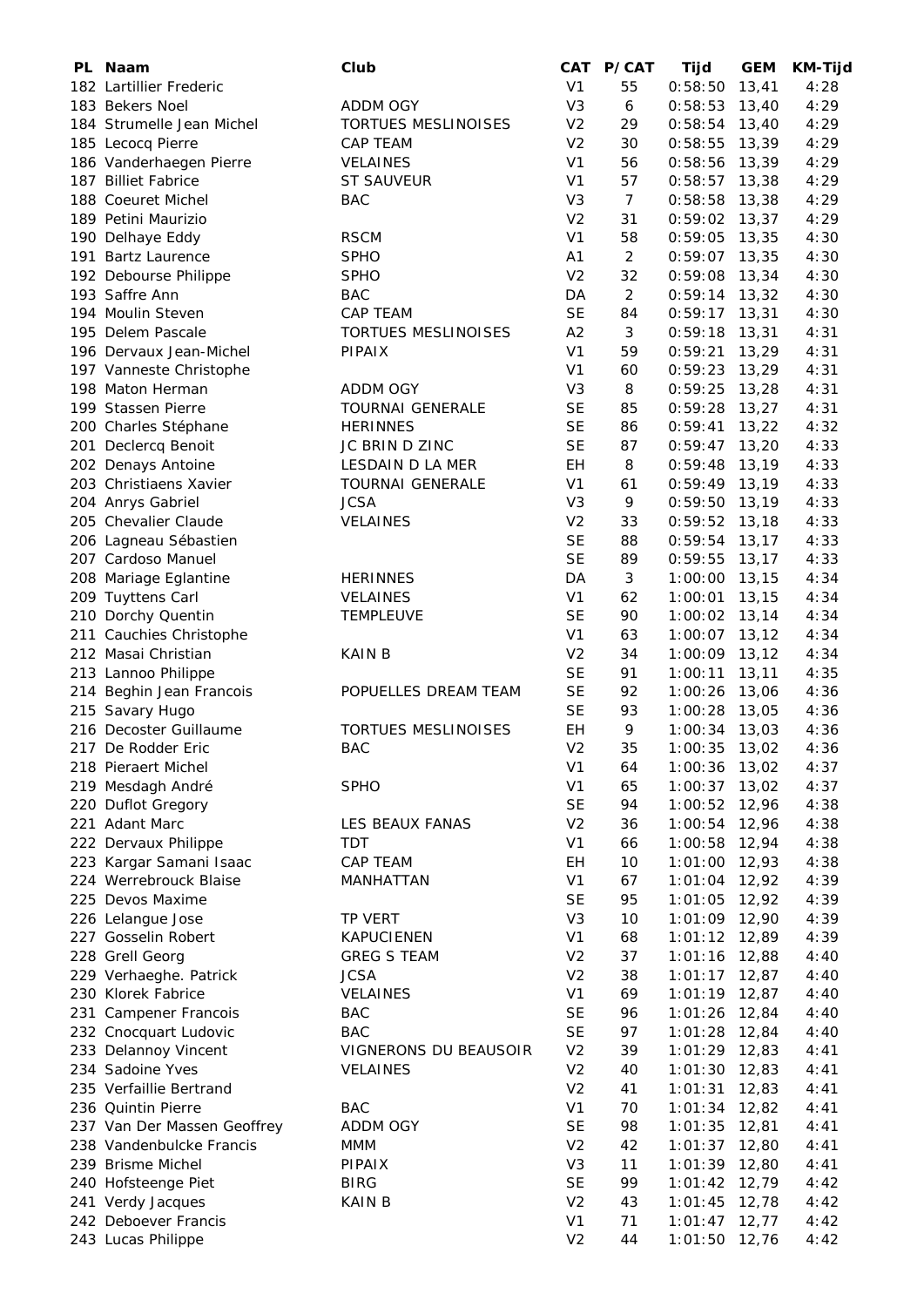| PL Naam                     | Club                     | CAT            | <b>P/CAT</b>     | Tijd              | <b>GEM</b> | <b>KM-Tijd</b> |
|-----------------------------|--------------------------|----------------|------------------|-------------------|------------|----------------|
| 244 Deprey Michel           |                          | V <sub>2</sub> | 45               | 1:01:51           | 12,76      | 4:42           |
| 245 Desmedt Jean Michel     | <b>ADDM OGY</b>          | <b>SE</b>      | 100              | 1:01:52           | 12,75      | 4:42           |
| 246 Van Malleghem Ariane    | <b>KAIN B</b>            | A2             | $\overline{4}$   | 1:01:53           | 12,75      | 4:42           |
| 247 Desbruyeres Olivier     |                          | <b>SE</b>      | 101              | 1:01:54           | 12,75      | 4:42           |
| 248 Peeters Joel            | <b>PIPAIX</b>            | V <sub>1</sub> | 72               | 1:01:55           | 12,74      | 4:43           |
| 249 Manche Patrick          | <b>TEMPLEUVE</b>         | V <sub>1</sub> | 73               | 1:02:01           | 12,72      | 4:43           |
| 250 Dubois Philippe         | <b>HAC</b>               | V <sub>2</sub> | 46               | 1:02:05           | 12,71      | 4:43           |
| 251 Mahiez David            |                          | V <sub>1</sub> | 74               | 1:02:06           | 12,71      | 4:43           |
| 252 Deblois Florent         |                          | EH             | 11               | 1:02:07           | 12,70      | 4:43           |
| 253 Brou Xavier             |                          | V <sub>2</sub> | 47               | 1:02:08           | 12,70      | 4:43           |
| 254 Flameng Laurent         | <b>FLOBECQ</b>           | <b>SE</b>      | 102              | 1:02:15           | 12,67      | 4:44           |
| 255 Pratte Axel             |                          | <b>SE</b>      | 103              | 1:02:18           | 12,66      | 4:44           |
| 256 Dubrulle Marc           |                          | V <sub>2</sub> | 48               | 1:02:19           | 12,66      | 4:44           |
| 257 Delbroucq David         | <b>JCSA</b>              | <b>SE</b>      | 104              | 1:02:23           | 12,65      | 4:45           |
| 258 Musumeci Bruno          | <b>JCSA</b>              | V <sub>2</sub> | 49               | 1:02:27           | 12,63      | 4:45           |
| 259 Desmet Yves             | <b>JCSA</b>              | V <sub>2</sub> | 50               | 1:02:28           | 12,63      | 4:45           |
| 260 Schoorens Bruno         | <b>COACH RUNNING</b>     | V <sub>2</sub> | 51               | $1:02:30$ 12,62   |            | 4:45           |
| 261 Krzysztof Kwasniak      | <b>BIRG</b>              | <b>SE</b>      | 105              | 1:02:31           | 12,62      | 4:45           |
| 262 Pottiez Jean Luc        | <b>VELAINES</b>          | V <sub>2</sub> | 52               | 1:02:33           | 12,61      | 4:45           |
| 263 Devlescauwers Yoan      |                          | <b>SE</b>      | 106              | $1:02:35$ 12,61   |            | 4:46           |
| 264 Defoort Loïc            | SUKCESTFOU               | <b>SE</b>      | 107              | $1:02:37$ 12,60   |            | 4:46           |
| 265 Ledegank Kurt           | 4 TORUN                  | V <sub>1</sub> | 75               | $1:02:38$ 12,60   |            | 4:46           |
| 266 Bourleau Bernard        | ET ENGHIEN               | <b>SE</b>      | 108              | $1:02:42$ 12,58   |            | 4:46           |
| 267 Bearez Jean             |                          | <b>SE</b>      | 109              | $1:02:44$ 12,58   |            | 4:46           |
| 268 Vekeman Bernadette      | <b>AXA</b>               | A <sub>3</sub> | $\mathbf{1}$     | $1:02:46$ 12,57   |            | 4:46           |
| 269 Van Nerom Eddy          | ANDERLECHT               | V <sub>1</sub> | 76               | $1:02:54$ 12,54   |            | 4:47           |
| 270 Raviart Philippe        | <b>PIPAIX</b>            | V <sub>1</sub> | 77               | 1:02:55           | 12,54      | 4:47           |
| 271 Convert Olivier         |                          | <b>SE</b>      | 110              | $1:02:56$ 12,54   |            | 4:47           |
| 272 Roty Michel             | <b>KAIN B</b>            | V <sub>3</sub> | 12               | 1:02:58 12,53     |            | 4:47           |
| 273 Senelle Paul Valery     | <b>VELAINES</b>          | V <sub>1</sub> | 78               | $1:02:59$ 12,53   |            | 4:47           |
| 274 Choteau Hugues          | LESDAIN D LA MER         | <b>SE</b>      | 111              | 1:03:01 12,52     |            | 4:48           |
| 275 Wiseur Alexis           |                          | EH             | 12               | 1:03:06           | 12,50      | 4:48           |
| 276 Raviart Flavie          | PIPAIX                   | ED             | $\mathbf{1}$     | $1:03:10$ $12,49$ |            | 4:48           |
| 277 Vanderhaegen Jacques    | <b>VELAINES</b>          | V <sub>2</sub> | 53               | 1:03:11           | 12,49      | 4:48           |
| 278 Mahieu Eddy             | PIPAIX                   | V <sub>1</sub> | 79               | $1:03:12$ 12,48   |            | 4:48           |
| 279 Dumortier Jean Jacques  |                          | V <sub>2</sub> | 54               | 1:03:15           | 12,47      | 4:49           |
| 280 Lefebvre Nicolas        |                          | V <sub>1</sub> | 80               | 1:03:24           | 12,44      | 4:49           |
| 281 Robin Jean-Christophe   |                          | <b>SE</b>      | 112              | 1:03:29           | 12,43      | 4:50           |
| 282 Pawlowski Jean-Patrick  | <b>ECLATES PERUWELZ</b>  | V <sub>2</sub> | 55               | 1:03:30           | 12,43      | 4:50           |
| 283 Dekoster Philippe       |                          | V <sub>2</sub> | 56               | 1:03:34           | 12,41      | 4:50           |
| 284 Letot Freddy            |                          | V <sub>2</sub> | 57               | 1:03:37           | 12,40      | 4:50           |
| 285 Deberdt Aicha           | <b>JCSA</b>              | DA             | 4                | 1:03:42           | 12,39      | 4:51           |
| 286 Breuer Nicolas          |                          | <b>SE</b>      | 113              | 1:03:44           | 12,38      | 4:51           |
| 287 Deman Olivier           | <b>BAC</b>               | V <sub>1</sub> | 81               | 1:03:45           | 12,38      | 4:51           |
| 288 Longepee Philippe       |                          | V <sub>2</sub> | 58               | 1:03:46           | 12,37      | 4:51           |
| 289 Salome Michel           |                          | V <sub>1</sub> | 82               | 1:03:48           | 12,37      | 4:51           |
| 290 Collie Marie-Jo         | <b>VELAINES</b>          | A <sub>3</sub> | $\overline{2}$   | 1:03:49           | 12,36      | 4:51           |
| 291 Dupont Ethel            | <b>ACCROS 5 CLOCHERS</b> | A <sub>1</sub> | 3                | 1:03:50           | 12,36      | 4:51           |
| 292 Dervaux Claude          | <b>PIPAIX</b>            | V <sub>2</sub> | 59               | 1:03:51           | 12,36      | 4:51           |
| 293 Al-Saadi Yasmina        | <b>FLOBECQ</b>           | A2             | 5                | 1:03:54           | 12,35      | 4:52           |
| 294 Parys Walter            | <b>RUSTA</b>             | V <sub>3</sub> | 13               | 1:03:55           | 12,34      | 4:52           |
| 295 Bot Jean Luc            | <b>ECLA</b>              | V <sub>2</sub> | 60               | 1:03:58           | 12,33      | 4:52           |
| 296 Ramu Annick             | KAIN B                   | A2             | $\boldsymbol{6}$ | 1:04:03           | 12,32      | 4:52           |
| 297 Villee Vincent          | <b>JCSA</b>              | V <sub>1</sub> | 83               | 1:04:04           | 12,32      | 4:52           |
| 298 Carlier Bruno           | <b>VELAINES</b>          | V <sub>2</sub> | 61               | 1:04:11           | 12,29      | 4:53           |
| 299 Lochenie Didier         | <b>JCSA</b>              | V <sub>1</sub> | 84               | 1:04:13           | 12,29      | 4:53           |
| 300 Vanoverskelds Dominique |                          | V <sub>1</sub> | 85               | $1:04:19$ 12,27   |            | 4:53           |
| 301 Haubruge Sebastien      | UN GARS-UNE FILLE        | V <sub>1</sub> | 86               | $1:04:30$ 12,23   |            | 4:54           |
| 302 Bonnefois Mireille      | <b>MMM</b>               | A1             | $\overline{4}$   | $1:04:31$ 12,23   |            | 4:54           |
| 303 Helin Michel            |                          | V <sub>2</sub> | 62               | $1:04:40$ 12,20   |            | 4:55           |
| 304 Frederic Jean Marie     | <b>BAC</b>               | V <sub>1</sub> | 87               | 1:04:41           | 12,20      | 4:55           |
| 305 Bourgi Patrick          | BASE3                    | V <sub>1</sub> | 88               | $1:04:47$ 12,18   |            | 4:56           |
|                             |                          |                |                  |                   |            |                |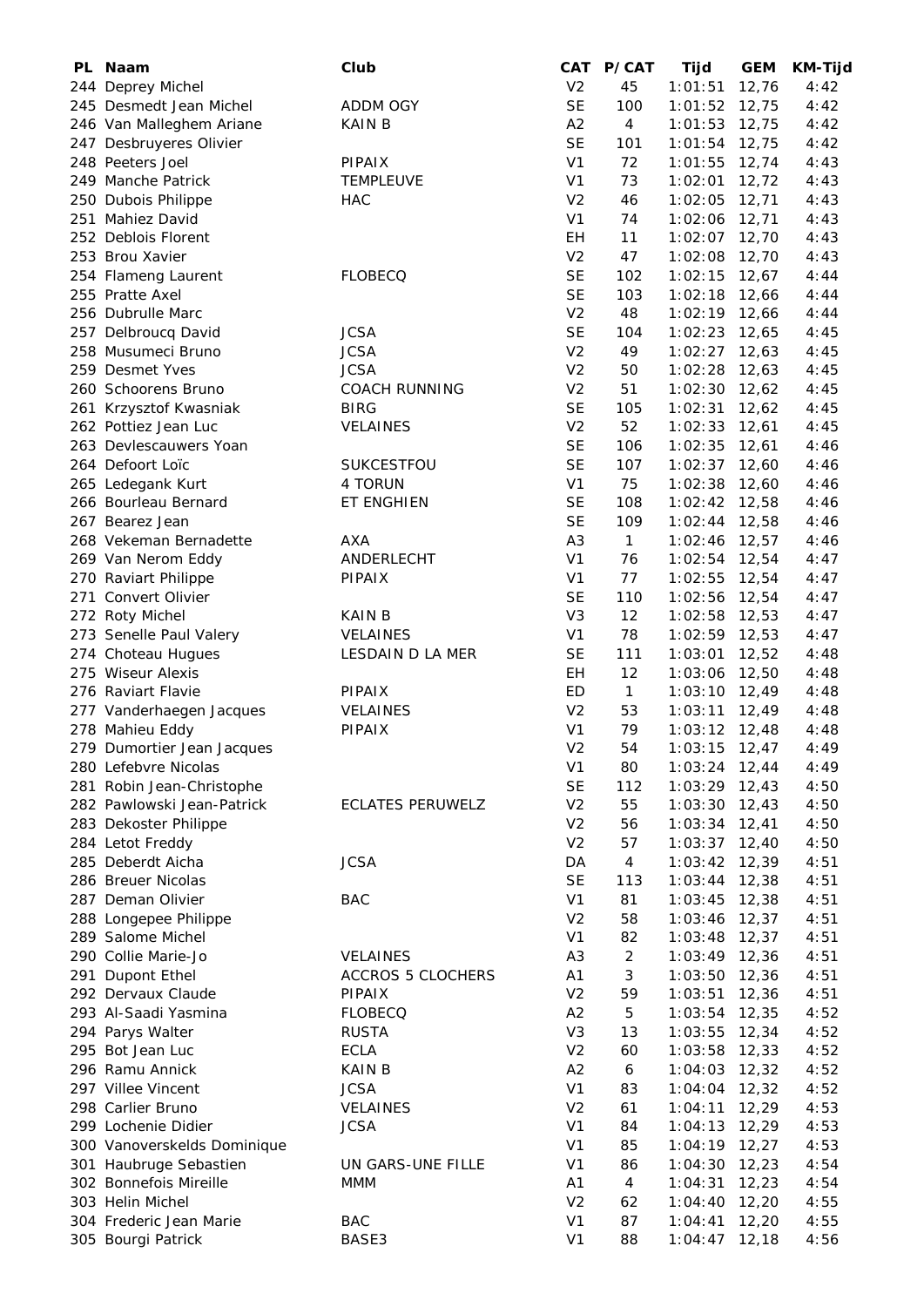| PL Naam                                       | Club                    | CAT            | <b>P/CAT</b>   | Tijd            | <b>GEM</b> | <b>KM-Tijd</b> |
|-----------------------------------------------|-------------------------|----------------|----------------|-----------------|------------|----------------|
| 306 Grulois Joseph                            | <b>JCSA</b>             | V <sub>3</sub> | 14             | 1:04:57         | 12, 15     | 4:56           |
| 307 Lemaire Vincent                           |                         | V <sub>1</sub> | 89             | 1:04:59         | 12,14      | 4:57           |
| 308 Morleghem Fabien                          |                         | EH             | 13             | 1:05:00         | 12,14      | 4:57           |
| 309 Dewulf Isabelle                           |                         | DA             | 5              | 1:05:03         | 12, 13     | 4:57           |
| 310 Delonville Daniel                         | <b>VELAINES</b>         | V <sub>3</sub> | 15             | 1:05:08         | 12,11      | 4:57           |
| 311 Padovano Quentin                          | <b>DRT</b>              | <b>SE</b>      | 114            | 1:05:10         | 12, 11     | 4:57           |
| 312 Denays Charlotte                          | LESDAIN D LA MER        | ED             | $\overline{2}$ | 1:05:11         | 12,10      | 4:57           |
| 313 Choquet Guillaume                         |                         | <b>SE</b>      | 115            | 1:05:12         | 12,10      | 4:57           |
| 314 Cuvelier Francis                          |                         | V <sub>2</sub> | 63             | 1:05:13         | 12,10      | 4:58           |
| 315 Devaux Jean Pierre                        | <b>SPHO</b>             | V <sub>3</sub> | 16             | $1:05:14$ 12,10 |            | 4:58           |
| 316 Fuccio Patrick                            | <b>SPHO</b>             | V <sub>2</sub> | 64             | 1:05:15         | 12,09      | 4:58           |
| 317 Beuken Benoit                             |                         | V <sub>1</sub> | 90             | 1:05:16         | 12,09      | 4:58           |
| 318 Deboever Estelle                          |                         | ED             | 3              | 1:05:17         | 12,09      | 4:58           |
| 319 Monte Jean                                | <b>VELAINES</b>         | V <sub>2</sub> | 65             | 1:05:18 12,08   |            | 4:58           |
| 320 Dubois Jean Marie                         | <b>JCSA</b>             | V <sub>2</sub> | 66             | 1:05:19 12,08   |            | 4:58           |
| 321 Deredde Magali                            |                         | DA             | 6              | 1:05:20         | 12,08      | 4:58           |
| 322 Depelchin Martine                         | <b>COACH RUNNING</b>    | A2             | $\overline{7}$ | 1:05:21         | 12,07      | 4:58           |
| 323 Descy Francois                            | <b>ADJ</b>              | V <sub>2</sub> | 67             | $1:05:22$ 12,07 |            | 4:58           |
| 324 Prive Alain                               |                         | V <sub>1</sub> | 91             | 1:05:23         | 12,07      | 4:58           |
| 325 Wielfaert Bernard                         |                         | <b>SE</b>      | 116            | 1:05:27         | 12,06      | 4:59           |
| 326 Biltresse Michel                          | <b>KAIN B</b>           | V <sub>3</sub> | 17             | 1:05:31         | 12,04      | 4:59           |
| 327 Deboever Bernard                          |                         | V <sub>1</sub> | 92             | $1:05:32$ 12,04 |            | 4:59           |
| 328 Dewulf Gregory                            |                         | V <sub>1</sub> | 93             | $1:05:33$ 12,04 |            | 4:59           |
| 329 Piort Marszalek                           | <b>BIRG</b>             | <b>SE</b>      | 117            | $1:05:41$ 12,01 |            | 5:00           |
| 330 Delcambre Philippe                        | <b>COACH RUNNING</b>    | <b>SE</b>      | 118            | $1:05:47$ 11,99 |            | 5:00           |
| 331 Termolle Louis                            | ET ENGHIEN              | V <sub>2</sub> | 68             | 1:05:54 11,97   |            | 5:01           |
| 332 Vandercam Perrine                         |                         | DA             | $\overline{7}$ | 1:06:04         | 11,94      | 5:01           |
| 333 Devillers Mathieu                         |                         | <b>SE</b>      | 119            | 1:06:07 11,93   |            | 5:02           |
| 334 Deconinck Jean Marie                      | TORTUES MESLINOISES     | V <sub>2</sub> | 69             | 1:06:11         | 11,92      | 5:02           |
| 335 Dillies Fernand                           | <b>FLOC</b>             | V <sub>3</sub> | 18             | 1:06:14         | 11,91      | 5:02           |
| 336 Delcour Nelly                             | <b>SPHO</b>             | A2             | 8              | 1:06:21         | 11,89      | 5:03           |
| 337 Divita Rocco                              | <b>JCSA</b>             | V <sub>3</sub> | 19             | 1:06:22         | 11,89      | 5:03           |
| 338 Dereux Francis                            |                         | V <sub>2</sub> | 70             | 1:06:28         | 11,87      | 5:03           |
| 339 Dufour Frédéric                           | <b>TOURNAI GENERALE</b> | <b>SE</b>      | 120            | 1:06:29         | 11,87      | 5:03           |
| 340 Dumoulin Sylvie                           |                         | A1             | 5              | 1:06:34         | 11,85      | 5:04           |
| 341 Campener Sebastien                        | <b>BAC</b>              | <b>SE</b>      | 121            | 1:06:40         | 11,84      | 5:04           |
| 342 Vansteenbrugge Dominique                  | <b>HERINNES</b>         | A <sub>1</sub> | 6              | 1:06:42 11,83   |            | 5:04           |
| 343 Cousse Christophe                         | <b>VELAINES</b>         | V <sub>1</sub> | 94             | 1:06:43         | 11,83      | 5:04           |
| 344 Martin Yves                               | KAIN B                  | V <sub>2</sub> | 71             | 1:06:44         | 11,82      | 5:04           |
| 345 Meuris Philippe                           | KAIN B                  | V <sub>2</sub> | 72             | 1:06:46         | 11,82      | 5:05           |
| 346 Deslee Eric                               | <b>KAIN B</b>           | V <sub>1</sub> | 95             | 1:06:47         | 11,81      | 5:05           |
| 347 Miseri Gino                               | ADDM OGY                | V <sub>1</sub> | 96             | 1:06:48         | 11,81      | 5:05           |
| 348 Michiels Philippe                         |                         | V <sub>2</sub> | 73             | 1:06:57         | 11,78      | 5:05           |
| 349 De Coninck Hubert                         | CAP TEAM                | V <sub>1</sub> | 97             | 1:07:00         | 11,78      | 5:06           |
| 350 Deberdt Dany                              | <b>JCSA</b>             | V <sub>3</sub> | 20             | 1:07:06         | 11,76      | 5:06           |
| 351 Berte Alexandre                           |                         | V <sub>1</sub> | 98             | 1:07:15         | 11,73      | 5:07           |
| 352 Buyens Johan                              | BAV                     | V <sub>3</sub> | 21             | 1:07:16         | 11,73      | 5:07           |
| 353 Bataille Claude                           |                         | V <sub>3</sub> | 22             | 1:07:18         | 11,72      | 5:07           |
| 354 Frique Josée                              |                         | A <sub>3</sub> | $\sqrt{3}$     | 1:07:20         | 11,72      | 5:07           |
|                                               | RUS HERSEAUX            | V <sub>2</sub> | 74             |                 |            | 5:08           |
| 355 Pluquet Marc<br>356 Lefebvre Marie Jeanne |                         | DA             | 8              | 1:07:30         | 11,69      |                |
|                                               | <b>COACH RUNNING</b>    |                |                | 1:07:32 11,68   |            | 5:08           |
| 357 Cuvelier Luc                              | TORTUES MESLINOISES     | V <sub>2</sub> | 75             | 1:07:34         | 11,68      | 5:08           |
| 358 Leclercq Sophie                           |                         | DA             | 9              | 1:07:35         | 11,67      | 5:08           |
| 359 Henrard Marc                              |                         | <b>SE</b>      | 122            | 1:07:41         | 11,66      | 5:09           |
| 360 Potar Sylvia                              | SUKCESTFOU              | A1             | $\overline{7}$ | $1:07:42$ 11,65 |            | 5:09           |
| 361 Maton Michaël                             |                         | <b>SE</b>      | 123            | 1:07:43         | 11,65      | 5:09           |
| 362 Henrard Eric                              |                         | V <sub>1</sub> | 99             | 1:07:44         | 11,65      | 5:09           |
| 363 Wattecamps David                          |                         | <b>SE</b>      | 124            | 1:07:46         | 11,64      | 5:09           |
| 364 Wauquiez Bernard                          | <b>BAC</b>              | V <sub>3</sub> | 23             | $1:07:47$ 11,64 |            | 5:09           |
| 365 Morleghem Stephane                        | <b>KAIN B</b>           | V <sub>1</sub> | 100            | 1:07:51         | 11,63      | 5:10           |
| 366 Caby Bernard                              | <b>JCSA</b>             | V <sub>2</sub> | 76             | $1:07:52$ 11,63 |            | 5:10           |
| 367 Deleu Patrick                             |                         | V <sub>2</sub> | 77             | 1:07:53 11,62   |            | 5:10           |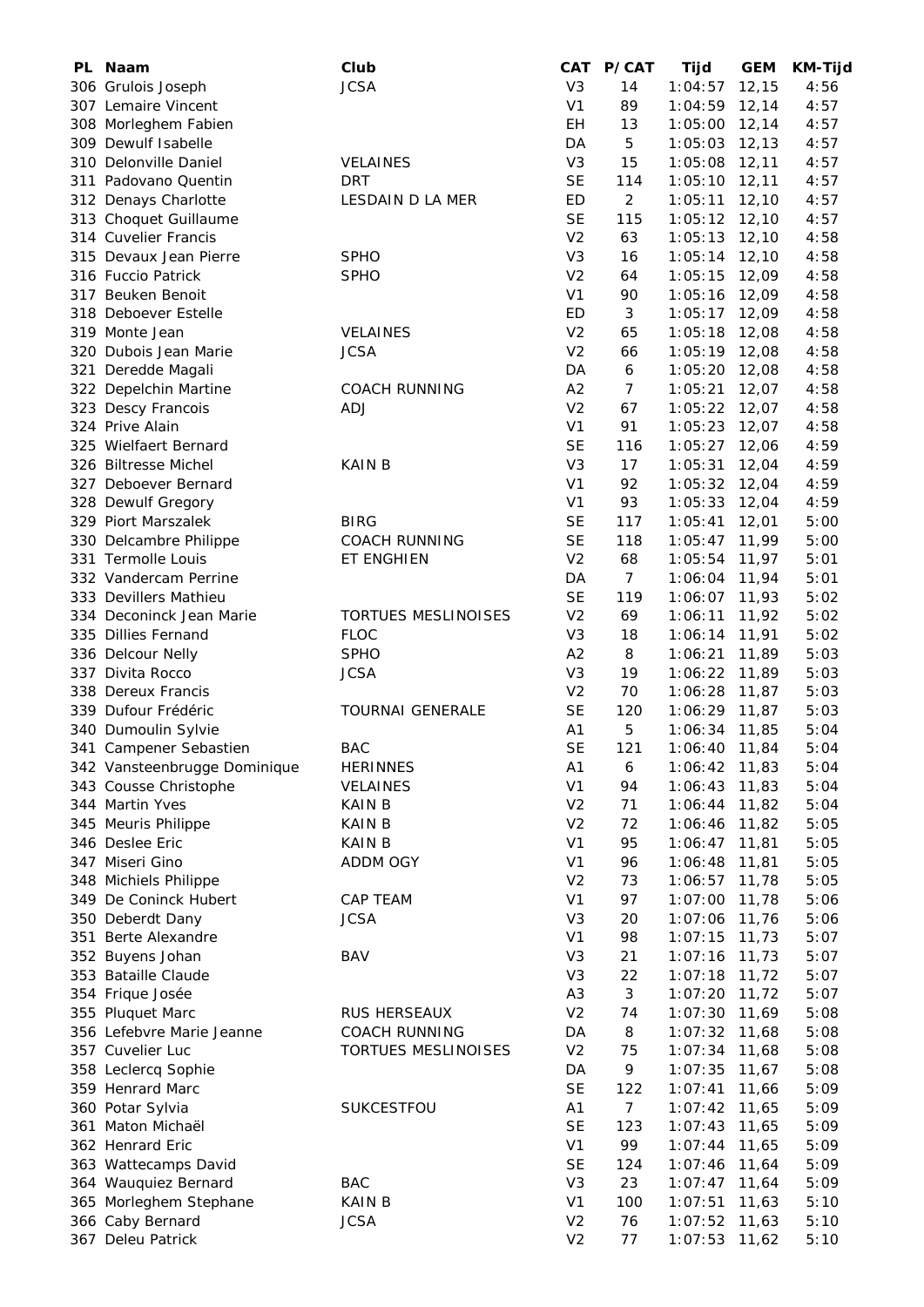| PL Naam                                        | Club                                     | CAT            | <b>P/CAT</b> | Tijd            | <b>GEM</b> | <b>KM-Tijd</b> |
|------------------------------------------------|------------------------------------------|----------------|--------------|-----------------|------------|----------------|
| 368 Meurisse Jean                              | <b>SPHO</b>                              | V <sub>2</sub> | 78           | 1:07:58         | 11,61      | 5:10           |
| 369 Henry Mathieu                              | <b>HERINNES</b>                          | <b>SE</b>      | 125          | 1:08:04         | 11,59      | 5:11           |
| 370 Dogot Bernard                              | <b>ADJ</b>                               | V <sub>2</sub> | 79           | 1:08:08         | 11,58      | 5:11           |
| 371 Clerx Isabelle                             | <b>SPHO</b>                              | A2             | 9            | 1:08:11         | 11,57      | 5:11           |
| 372 Calonne Eddy                               | PIPAIX                                   | V <sub>2</sub> | 80           | 1:08:20         | 11,55      | 5:12           |
| 373 Leroy Chantal                              |                                          | V <sub>2</sub> | 81           | 1:08:22         | 11,54      | 5:12           |
| 374 De Witte Chistian                          |                                          | V <sub>2</sub> | 82           | 1:08:35         | 11,50      | 5:13           |
| 375 Carbonnelle Christiane                     | <b>KAIN B</b>                            | A2             | 10           | 1:08:40         | 11,49      | 5:13           |
| 376 Gerard Bernard                             | <b>KAIN B</b>                            | V <sub>3</sub> | 24           | 1:08:41         | 11,49      | 5:13           |
| 377 Hempte Sylvie                              | <b>VELAINES</b>                          | A <sub>2</sub> | 11           | 1:08:45         | 11,48      | 5:14           |
| 378 Schoppe Anita                              | AXA                                      | A <sub>3</sub> | 4            | 1:08:49         | 11,47      | 5:14           |
| 379 Delval Valentin                            |                                          | <b>SE</b>      | 126          | 1:08:55         | 11,45      | 5:14           |
| 380 Cochez Jean Albert                         | KAIN B                                   | V <sub>2</sub> | 83           | 1:08:56         | 11,45      | 5:15           |
| 381 Michel Jacques                             |                                          | V <sub>2</sub> | 84           | 1:08:58         | 11,44      | 5:15           |
| 382 Quittelier Olivier                         | <b>HERINNES</b>                          | <b>SE</b>      | 127          | $1:09:12$ 11,40 |            | 5:16           |
| 383 Hache Manu                                 | <b>TOURNAI GENERALE</b>                  | <b>SE</b>      | 128          | 1:09:19 11,38   |            | 5:16           |
| 384 Seynaeve Serge                             | <b>MMM</b>                               | V <sub>2</sub> | 85           | $1:09:22$ 11,37 |            | 5:17           |
| 385 Delbecke Pascal                            |                                          | V <sub>1</sub> | 101          | 1:09:24         | 11,37      | 5:17           |
| 386 Vandoorne Franky                           | <b>JCSA</b>                              | V <sub>2</sub> | 86           | 1:09:27 11,36   |            | 5:17           |
| 387 Dufour Line                                | <b>VELAINES</b>                          | A2             | 12           | 1:09:32 11,35   |            | 5:17           |
| 388 Claes Tony                                 |                                          | <b>SE</b>      | 129          | 1:09:36 11,34   |            | 5:18           |
| 389 Demitri Cosimo                             | <b>TORTUES MESLINOISES</b>               | V <sub>2</sub> | 87           | $1:09:37$ 11,33 |            | 5:18           |
| 390 Clinquart Jean Christophe                  | ROAD RUNNING TOURNAI                     | <b>SE</b>      | 130          | $1:09:39$ 11,33 |            | 5:18           |
| 391 Dubois Celia                               |                                          | DA             | 10           | 1:09:41         | 11,32      | 5:18           |
| 392 Leplae Jean Yves                           | <b>FLOC</b>                              | V <sub>2</sub> | 88           | 1:09:43         | 11,32      | 5:18           |
| 393 Tilleul Carine                             | <b>BERLIERE</b>                          | A1             | 8            | 1:09:49 11,30   |            | 5:19           |
| 394 Noullet Claude                             | <b>BERLIERE</b>                          | V <sub>2</sub> | 89           | 1:09:50         | 11,30      | 5:19           |
| 395 Gilquain Patrick                           | POPUELLES DREAM TEAM                     | <b>SE</b>      | 131          | 1:09:51         | 11,30      | 5:19           |
| 396 Bequet Yannick                             | <b>BERLIERE</b>                          | A1             | 9            | 1:09:52         | 11,29      | 5:19           |
| 397 Jacobs Marc                                | POPUELLES DREAM TEAM                     | V <sub>1</sub> | 102          | 1:10:05         | 11,26      | 5:20           |
| 398 Tabary Arduin                              | ENFER DES COLLINES                       | <b>SE</b>      | 132          | 1:10:09 11,25   |            | 5:20           |
| 399 Bastien Anne-Sophie                        |                                          | A <sub>1</sub> | 10           | 1:10:10         | 11,24      | 5:20           |
| 400 Surquin Frederic                           | <b>ZP TOURNAISIS</b>                     | V <sub>1</sub> | 103          | $1:10:12$ 11,24 |            | 5:20           |
| 401 Lietard Willy                              |                                          | V <sub>2</sub> | 90           | 1:10:14         | 11,23      | 5:20           |
| 402 Depauw Marc                                |                                          | V <sub>1</sub> | 104          | 1:10:16         | 11,23      | 5:21           |
| 403 Hernou Marc                                |                                          | V <sub>2</sub> | 91           | 1:10:25         | 11,20      | 5:21           |
| 404 Legros David                               | <b>ST SAUVEUR</b>                        | <b>SE</b>      | 133          | 1:10:26         | 11,20      | 5:21           |
| 405 Menart Cedric                              | <b>BAC</b>                               | <b>SE</b>      | 134          | 1:10:27         | 11,20      | 5:21           |
| 406 Duquesnes Francoise                        | <b>VELAINES</b>                          | A2             | 13           | 1:10:34         | 11,18      | 5:22           |
|                                                |                                          | A1             | 11           | 1:10:35         | 11,18      | 5:22           |
| 407 Desmont Catherine<br>408 Drugmand Corentin | UN GARS-UNE FILLE<br>TORTUES MESLINOISES | EΗ             | 14           |                 | 11,17      | 5:22           |
|                                                |                                          |                |              | 1:10:37         |            |                |
| 409 Drugmand Patrick                           | TORTUES MESLINOISES                      | <b>SE</b>      | 135          | 1:10:38         | 11,17      | 5:22           |
| 410 Platteau Olivier                           | <b>ADDM OGY</b>                          | V <sub>1</sub> | 105          | 1:10:44         | 11,15      | 5:23           |
| 411 Gutierrez Angel                            | <b>OBJ</b>                               | V <sub>1</sub> | 106          | 1:10:46         | 11,15      | 5:23           |
| 412 Dewitte Fabienne                           |                                          | DA             | 11           | 1:10:59         | 11,12      | 5:24           |
| 413 Belin Albert                               |                                          | V <sub>2</sub> | 92           | 1:11:10         | 11,09      | 5:25           |
| 414 Jacquemin Benoit                           | JC BAUDOUR                               | V <sub>1</sub> | 107          | 1:11:14         | 11,08      | 5:25           |
| 415 Buisseret Pierre                           |                                          | V <sub>1</sub> | 108          | 1:11:16         | 11,07      | 5:25           |
| 416 De Craene Jean Philippe                    |                                          | <b>SE</b>      | 136          | 1:11:18         | 11,07      | 5:25           |
| 417 Graf Wilhelm                               |                                          | V <sub>3</sub> | 25           | 1:11:21         | 11,06      | 5:26           |
| 418 Graf Olivier                               |                                          | <b>SE</b>      | 137          | 1:11:22         | 11,06      | 5:26           |
| 419 Coppieters Bruno                           |                                          | V <sub>2</sub> | 93           | 1:11:23         | 11,05      | 5:26           |
| 420 Grivet Dominique                           | <b>VELAINES</b>                          | <b>SE</b>      | 138          | 1:11:31         | 11,03      | 5:26           |
| 421 Mascret Frederic                           | <b>JCSA</b>                              | V <sub>1</sub> | 109          | 1:11:33         | 11,03      | 5:26           |
| 422 Courier Delphine                           | <b>TOURNAI</b>                           | A <sub>1</sub> | 12           | 1:11:35         | 11,02      | 5:27           |
| 423 Teichmann Paul                             | ABSIL                                    | V <sub>2</sub> | 94           | 1:11:37         | 11,02      | 5:27           |
| 424 Pennequin Sacha                            | <b>SPHO</b>                              | EH             | 15           | 1:11:54         | 10,97      | 5:28           |
| 425 Janne D Othee François                     |                                          | V <sub>2</sub> | 95           | 1:11:59         | 10,96      | 5:28           |
| 426 Frederic Marie-Chantal                     | <b>VELAINES</b>                          | A2             | 14           | 1:12:00         | 10,96      | 5:29           |
| 427 Fervaille Fabienne                         | PIPAIX                                   | A2             | 15           | 1:12:01         | 10,96      | 5:29           |
| 428 Lefebvre Norbert                           | <b>VELAINES</b>                          | V <sub>1</sub> | 110          | 1:12:02         | 10,95      | 5:29           |
| 429 Frederic Jean-Pierre                       | <b>BAC</b>                               | V <sub>1</sub> | 111          | 1:12:03 10,95   |            | 5:29           |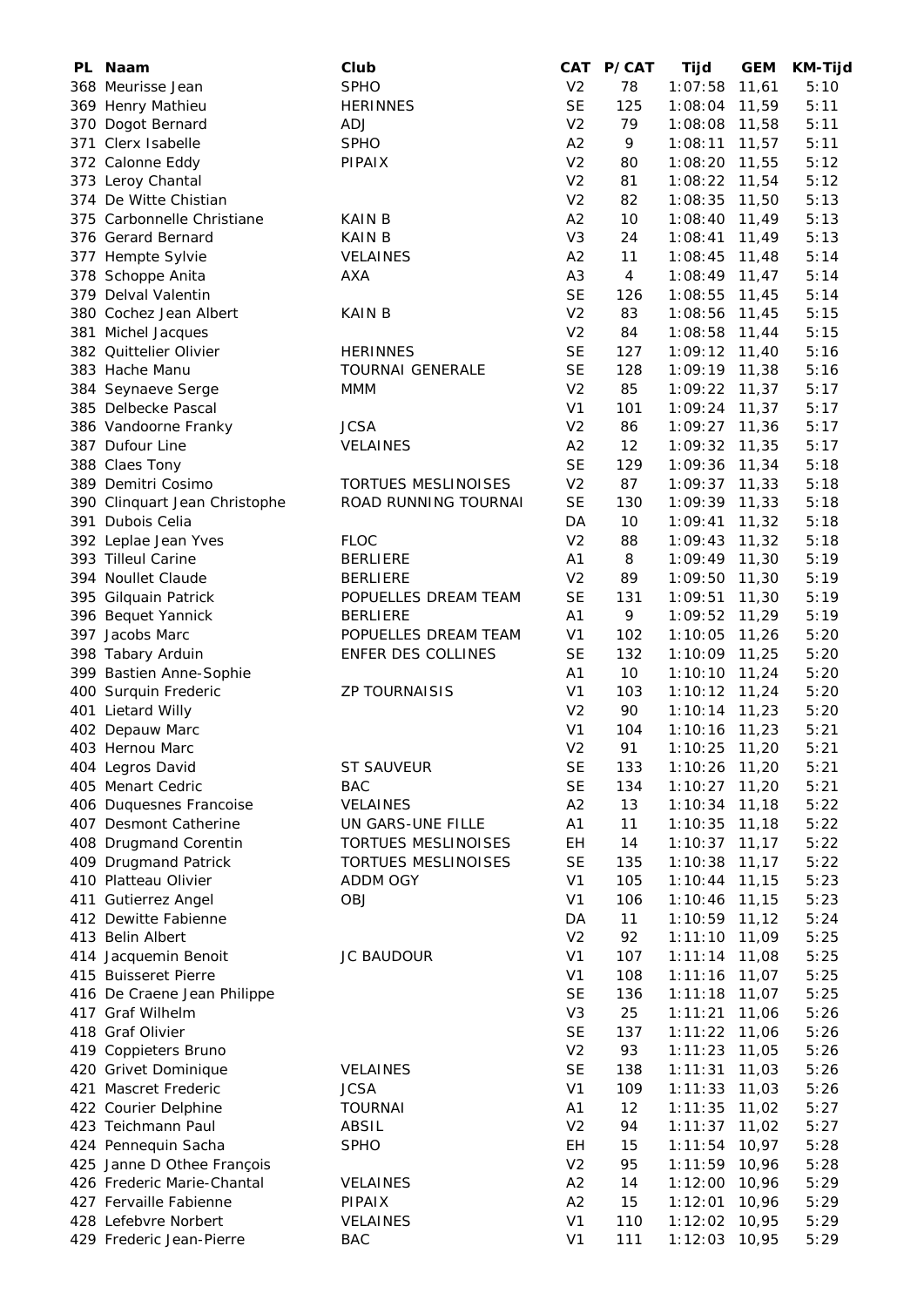| PL Naam                       | Club                    | CAT            | <b>P/CAT</b>   | <b>Tijd</b> | <b>GEM</b> | <b>KM-Tijd</b> |
|-------------------------------|-------------------------|----------------|----------------|-------------|------------|----------------|
| 430 Dauw Fanny                |                         | A <sub>1</sub> | 13             | 1:12:04     | 10,95      | 5:29           |
| 431 Verhaeghe Virginie        |                         | A <sub>1</sub> | 14             | 1:12:09     | 10,94      | 5:29           |
| 432 Vannieuwenhuyse Françoise |                         | A <sub>1</sub> | 15             | 1:12:20     | 10,91      | 5:30           |
| 433 Richoux Benedicte         | <b>VELAINES</b>         | A <sub>1</sub> | 16             | 1:12:21     | 10,91      | 5:30           |
| 434 Thirion Gaetane           |                         | DA             | 12             | 1:12:27     | 10,89      | 5:31           |
| 435 Boutriaux Michael         | <b>ETENGHIEN</b>        | <b>SE</b>      | 139            | 1:12:28     | 10,89      | 5:31           |
| 436 Dogot Pierre              | ADJ                     | V <sub>2</sub> | 96             | 1:12:29     | 10,89      | 5:31           |
| 437 Casier Ariane             | <b>SPHO</b>             | A <sub>3</sub> | 5              | 1:12:31     | 10,88      | 5:31           |
| 438 Vancoppenolle Valérie     |                         | A <sub>1</sub> | 17             | 1:12:41     | 10,86      | 5:32           |
| 439 Winterbeek Caroline       | <b>HERINNES</b>         | A <sub>1</sub> | 18             | 1:12:45     | 10,85      | 5:32           |
| 440 Steinier Eric             |                         | V <sub>1</sub> | 112            | 1:12:58     | 10,81      | 5:33           |
| 441 Ghyselings Felicien       |                         | <b>SE</b>      | 140            | 1:12:59     | 10,81      | 5:33           |
| 442 Planchon Sylvie           |                         | DA             | 13             | 1:13:03     | 10,80      | 5:33           |
| 443 Meurist Joel              |                         | <b>SE</b>      | 141            | 1:13:13     | 10,78      | 5:34           |
| 444 Bayart Christine          |                         | A2             | 16             | 1:13:19     | 10,76      | 5:35           |
| 445 Giacomello Norge          | ROAD RUNNING TOURNAI    | V <sub>1</sub> | 113            | 1:13:25     | 10,75      | 5:35           |
| 446 Goossens Annick           | ET ENGHIEN              | A <sub>2</sub> | 17             | 1:13:27     | 10,74      | 5:35           |
| 447 Mullie Jean Marc          |                         | V <sub>1</sub> | 114            | 1:13:29     | 10,74      | 5:35           |
| 448 Verbanck Josiane          | JC ERWETEGEM            | A <sub>3</sub> | 6              | 1:13:31     | 10,73      | 5:35           |
| 449 Casse Henry               |                         | V <sub>1</sub> | 115            | 1:13:47     | 10,69      | 5:37           |
| 450 Geninazzi Monique         | <b>ETENGHIEN</b>        | A2             | 18             | 1:14:04     | 10,65      | 5:38           |
| 451 Allard Marie              | <b>ECLATES PERUWELZ</b> | DA             | 14             | 1:14:09     | 10,64      | 5:38           |
| 452 Teresinski Bernard        |                         | V <sub>1</sub> | 116            | 1:14:13     | 10,63      | 5:39           |
| 453 Rustin Jean-Jacques       | AC BELOEIL              | V <sub>1</sub> | 117            | 1:14:20     | 10,61      | 5:39           |
| 454 Dumortier Jules           | <b>BAC</b>              | V4             | $\mathbf{1}$   | 1:14:24     | 10,60      | 5:39           |
| 455 Duveillier Angelique      |                         | A1             | 19             | 1:14:25     | 10,60      | 5:40           |
| 456 Gosselin Axel             | ADDM OGY                | <b>SE</b>      | 142            | 1:14:27     | 10,60      | 5:40           |
| 457 Evrard Fabienne           |                         | A2             | 19             | 1:14:36     | 10,58      | 5:40           |
| 458 Paulus Marc               | JC OETINGEN             | V <sub>2</sub> | 97             | 1:14:38     | 10,57      | 5:41           |
| 459 Keymolen Roger            | JC OETINGEN             | V <sub>2</sub> | 98             | 1:14:39     | 10,57      | 5:41           |
| 460 Ghyselings Valentin       |                         | <b>SE</b>      | 143            | 1:14:47     | 10,55      | 5:41           |
| 461 Grulois Michael           |                         | <b>SE</b>      | 144            | 1:14:50     | 10,54      | 5:41           |
| 462 Mol Alain                 | <b>SUKCESTFOU</b>       | V <sub>1</sub> | 118            | 1:14:53     | 10,54      | 5:42           |
| 463 Orlandi Jean-Marie        |                         | V <sub>3</sub> | 26             | 1:15:03     | 10,51      | 5:42           |
| 464 Helin Veronique           |                         | A2             | 20             | 1:15:05     | 10,51      | 5:43           |
| 465 Maton Michel              | <b>SPHO</b>             | V <sub>1</sub> | 119            | 1:15:06     | 10,51      | 5:43           |
| 466 Dendauw Adrien            | <b>HERINNES</b>         | V <sub>2</sub> | 99             | 1:15:08     | 10,50      | 5:43           |
| 467 Depelchin Daniel          | <b>BAC</b>              | V <sub>2</sub> | 100            | 1:15:10     | 10,50      | 5:43           |
| 468 Peutte Sylvie             | VELAINES                | A1             | 20             | 1:15:26     | 10,46      | 5:44           |
| 469 Haubourdin Bruno          | AC BELOEIL              | V <sub>3</sub> | 27             | 1:15:28     | 10,45      | 5:44           |
| 470 Dutilleul Anne Marie      | <b>VELAINES</b>         | A <sub>3</sub> | $\overline{7}$ | 1:15:49     | 10,41      | 5:46           |
| 471 Barbier Bernard           | <b>VELAINES</b>         | V <sub>2</sub> | 101            | 1:15:50     | 10,40      | 5:46           |
| 472 Dachy Jean Paul           | KAIN B                  | V <sub>2</sub> | 102            | 1:15:54     | 10,40      | 5:46           |
| 473 Delvaux Laurent           |                         | V <sub>1</sub> | 120            | 1:16:08     | 10,36      | 5:47           |
| 474 Woollard Cath             |                         | A1             | 21             | 1:16:13     | 10,35      | 5:48           |
| 475 Delcambre Cyril           | <b>COACH RUNNING</b>    | EH             | 16             | 1:16:22     | 10,33      | 5:48           |
| 476 Poirier Sabine            | <b>ECLA</b>             | A1             | 22             | 1:16:28     | 10,32      | 5:49           |
| 477 Bourgeois Jean Baptiste   | <b>BAISIEUX</b>         | <b>SE</b>      | 145            | 1:16:40     | 10,29      | 5:50           |
| 478 Safy Yves                 |                         | V <sub>1</sub> | 121            | 1:16:43     | 10,28      | 5:50           |
| 479 Biebuyck Pascal           | <b>ST SAUVEUR</b>       | V <sub>1</sub> | 122            | 1:16:49     | 10,27      | 5:50           |
| 480 Malaterre Gilles          | NO MACADAM STAR         | V <sub>2</sub> | 103            | 1:16:50     | 10,27      | 5:51           |
| 481 Betermiez Maguy           | <b>THIMOUGIES</b>       | A2             | 21             | 1:17:09     | 10,23      | 5:52           |
| 482 D Hulster Jean Pierre     | <b>ATH</b>              | V <sub>2</sub> | 104            | 1:17:10     | 10,22      | 5:52           |
| 483 Guilluy Véronique         |                         | A2             | 22             | 1:17:12     | 10,22      | 5:52           |
| 484 Delitte Myriam            |                         | A2             | 23             | 1:17:14     | 10,22      | 5:52           |
| 485 Depauw Fabienne           |                         | A2             | 24             | 1:17:28     | 10, 19     | 5:53           |
| 486 De Clercq Anne-Pascale    |                         | A <sub>1</sub> | 23             | 1:17:31     | 10, 18     | 5:54           |
| 487 Hinkeltz Carine           |                         | A <sub>1</sub> | 24             | 1:17:42     | 10,15      | 5:55           |
| 488 Defoirdt Stefaan          |                         | V <sub>2</sub> | 105            | 1:18:09     | 10, 10     | 5:57           |
| 489 Cretal Jean-Francois      |                         | <b>SE</b>      | 146            | 1:18:14     | 10,09      | 5:57           |
| 490 Becquaert Eddy            |                         | V <sub>3</sub> | 28             | 1:18:21     | 10,07      | 5:57           |
| 491 Delattre Guy              | <b>JCSA</b>             | V <sub>4</sub> | $\overline{2}$ | 1:18:32     | 10,05      | 5:58           |
|                               |                         |                |                |             |            |                |